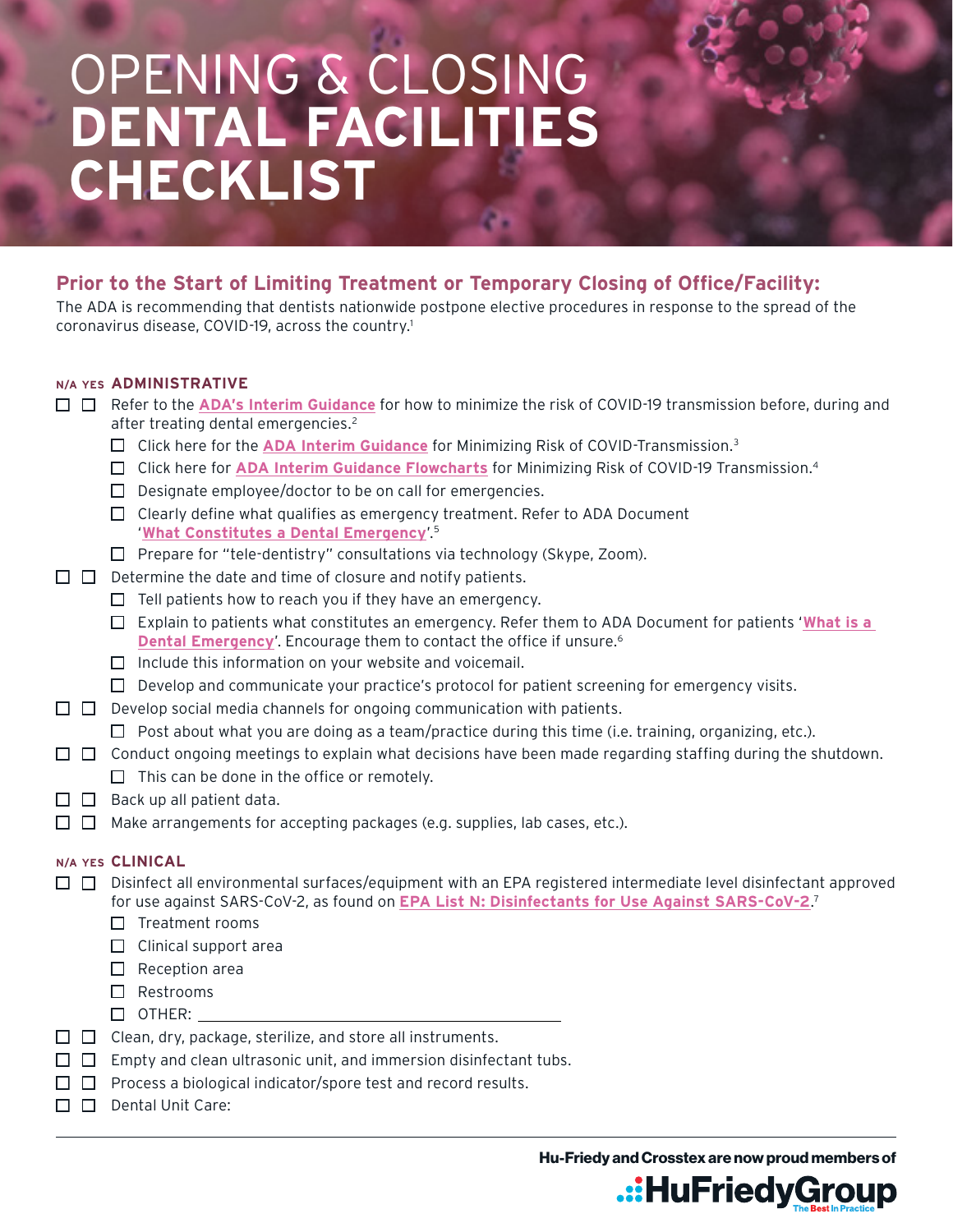- $\Box$  Empty and clean water bottles/reservoirs.
- $\Box$  Purge water from all lines. Refer to dental unit instructions for use (IFU).
- $\Box$  If you have a dental unit waterline (DUWL) cartridge/straw installed, contact the manufacturer for proper procedure.
- $\Box$  Clean/replace amalgam traps.
- $\Box$  Remove all handpieces, lubricate and sterilize.
- $\Box$   $\Box$  Clean evacuation lines.
- $\Box$   $\Box$  Send instruments and/or handpieces out for repair if needed.
- $\Box$   $\Box$  Schedule equipment repairs if needed.
- $\Box$   $\Box$  Turn off power to all equipment.
- $\Box$   $\Box$  Document monitoring logs.
- $\Box$   $\Box$  Conduct clinical/infection prevention and control product inventory for approved (emergency) procedures.

# **During the Limited Treatment Time or Office/Facility Closure:**

Use this time to complete tasks and projects that are difficult to do when the practice has a full schedule of patients.

#### **N/A YES ADMINISTRATIVE**

- $\Box$  If the practice does not have an Infection Prevention and Control Coordinator (IPCC), consider appointing one.  $\Box$  The IPCC can complete additional training, if necessary, during the office closure.
- $\Box$  Identify the main source of communication with all staff to keep everyone up to date (e.g. email, group text, virtual team meetings).
- $\Box$   $\Box$  Evaluate all OSHA compliance and Infection Prevention documentation to make sure it is current.
- Complete the **[CDC Infection Prevention Checklist for Dental Settings](https://www.cdc.gov/oralhealth/infectioncontrol/pdf/safe-care-checklist.pdf)**. 8
	- $\Box$  Develop and maintain written infection prevention policies and procedures appropriate for the services provided by the facility and based on evidence-based guidelines, regulations, or standards.<sup>8</sup>
	- $\Box$  Update employee medical files (vaccination records, etc.).
- $\Box$   $\Box$  Update OSHA and HIPAA training for the team.
- $\Box$  Set protocol for screening patients with respiratory symptoms and/or exposure to respiratory infections.
- $\Box$  Add/update infection prevention and control information to website and social media.
- $\Box$   $\Box$  Review and update PPE policy.

#### **N/A YES CLINICAL**

- $\Box$  Inventory all infection prevention and control supplies and equipment.
	- $\Box$  Restock where necessary factoring extra inventory to cover possible future supply disruption and increased patient volume when reopening.
	- $\Box$  Organize supplies for ease of access and monitoring supply levels to avoid shortages.
- $\Box$  Inventory all procedural instrument kits.
	- $\Box$  Inspect/evaluate for any needed repairs or replacement.
	- $\Box$  Evaluate to ensure all kits are full and complete.
	- $\Box$  If using an instrument management/cassette system, inspect all cassettes for needed repairs/replacement.
- $\Box$   $\Box$  Clean sterilizer(s) and check gaskets and other parts for needed maintenance, per manufacturer's instructions for use. Replace if needed.
- $\Box$   $\Box$  Ensure cleaning equipment effectiveness
	- $\Box$  Ultrasonic Cleaner: Fill ultrasonic with water and ultrasonic detergent, and test for effectiveness with cleaning validation test or aluminum foil.
	- $\Box$  Washer/Disinfector: Conduct cleaning validation test and maintenance per equipment manufacturer's instructions for use.

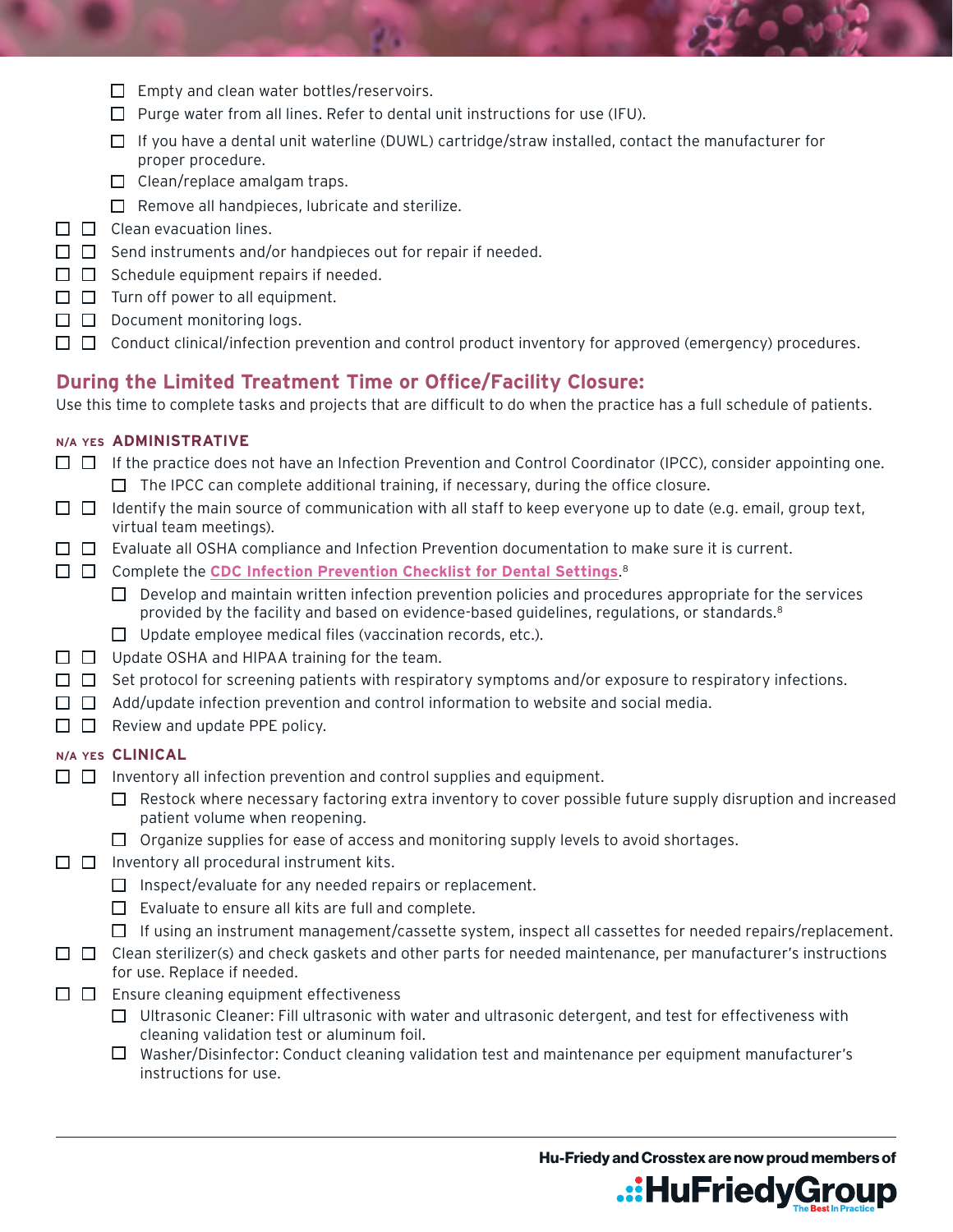|  | $\Box$ Clean and declutter all clinical areas and instrument reprocessing area. |  |  |
|--|---------------------------------------------------------------------------------|--|--|
|  |                                                                                 |  |  |

- $\Box$  Consider taking photos of this area to share on your practice website and/or social media.
- $\Box$  Monitor sterilizers at least weekly by using a biological indicator.<sup>9</sup> This should still be completed during times of limited treatment (dental emergencies).
- $\Box$   $\Box$  Steam Sterilizers: Clean and descale the chamber and close the unit following manufacturer's instructions for use. Drain the water reservoir. Also clean loading equipment such as trays and tray holders.
- $\Box$  Hydrim: Remove soap/salt and solution and run shipping cycle. Please refer to the manufacturer's instructions for use.
- $\Box$  Water purification systems: Shut off water and purge with air until all waterlines and all faucets run dry. Instructions for VistaClear™ Centralized Water Filtration System and VistaPure™ Water Purification System are can be found **[here](https://support.vistaresearchgroup.com/hc/en-us/articles/360045566453-
Office-Closure-Re-opening-Protocols)**.

## **N/A YES MECHANICAL ROOM:** *General overview, please contact manufacturers of all equipment for proper procedures.*

- $\Box$  Power down the air compressor; release all air and drain tanks where applicable.
- $\Box$  Replace amalgam separator canister to prevent any leakage.
- $\Box$   $\Box$  Turn off dry vacuums.
- $\Box$   $\Box$  Wet vacuums: Flush lines, turn off water supply and power.
- $\Box$   $\Box$  Unplug all wall connections for equipment.
- $\Box$  Imaging equipment: Switch off all power and unplug any self-standing units (panoramic).

# **Opening facility after closure: Reopening the office should follow individual state agency guidance.**

# **N/A YES ADMINISTRATIVE**

- $\Box$  Notify patients when you anticipate reopening.
- $\Box$   $\Box$  Call all patients before their scheduled appointments and screen for symptoms of respiratory illness over the phone (e.g., fever, cough, shortness of breath).10
- $\Box$  If the patient reports signs or symptoms of fever or respiratory illness, DHCP and medical providers should work together to determine the appropriate facility for emergency treatment.<sup>10</sup>
- $\Box$   $\Box$  Add non-contact body temperature to vital signs assessment.
- $\Box$   $\Box$  Ask all patients to wash their hands when they enter the office.
- $\Box$   $\Box$  Utilize **[CDC hand hygiene posters](https://www.cdc.gov/handwashing/pdf/wash-your-hands-fact-sheet-508.pdf)** in the reception area.<sup>11</sup>
- $\Box$  Have pop-up tissue boxes and covered trash receptacles (foot operated) with liners available in the reception area as well as in the treatment rooms.
- $\Box$  Regularly disinfect high touch items in the reception area (door handles, reception/checkout desk, etc.).
- $\Box$   $\Box$  Consider using barriers for keyboards patients may use for checking in as well as pens or simply ask for verbal confirmation of individual checking in rather than using a check in sheet.
- $\Box$   $\Box$  Conduct a team meeting and review all infection prevention and control protocols prior to first patients.

# **N/A YES CLINICAL**

- $\Box$  Please review any new recommendations or standards that may be forthcoming for dental practices.<sup>12</sup>
- $\Box$  Prior to reopening, confirm adequate supplies of personal protective equipment are available (masks, eye protection, gloves, gowns). Also confirm adequate supplies of sterility assurance monitoring supplies are available (chemical indicators, biological indicators or mail-in spore strips, sterilization pouches in multiple sizes, CSR wraps, etc.).
- $\Box$  Run a biological indicator in all sterilizers and send for analysis or process in the office, depending on the system that the practice uses.
	- $\Box$  For mail-in, this should be done several days before reopening. Please factor in the time required to obtain test results to determine when you must run the test. In-office monitoring kits can provide test results within as few as 10 hours. Mail-in system results will not be available immediately so plan accordingly.

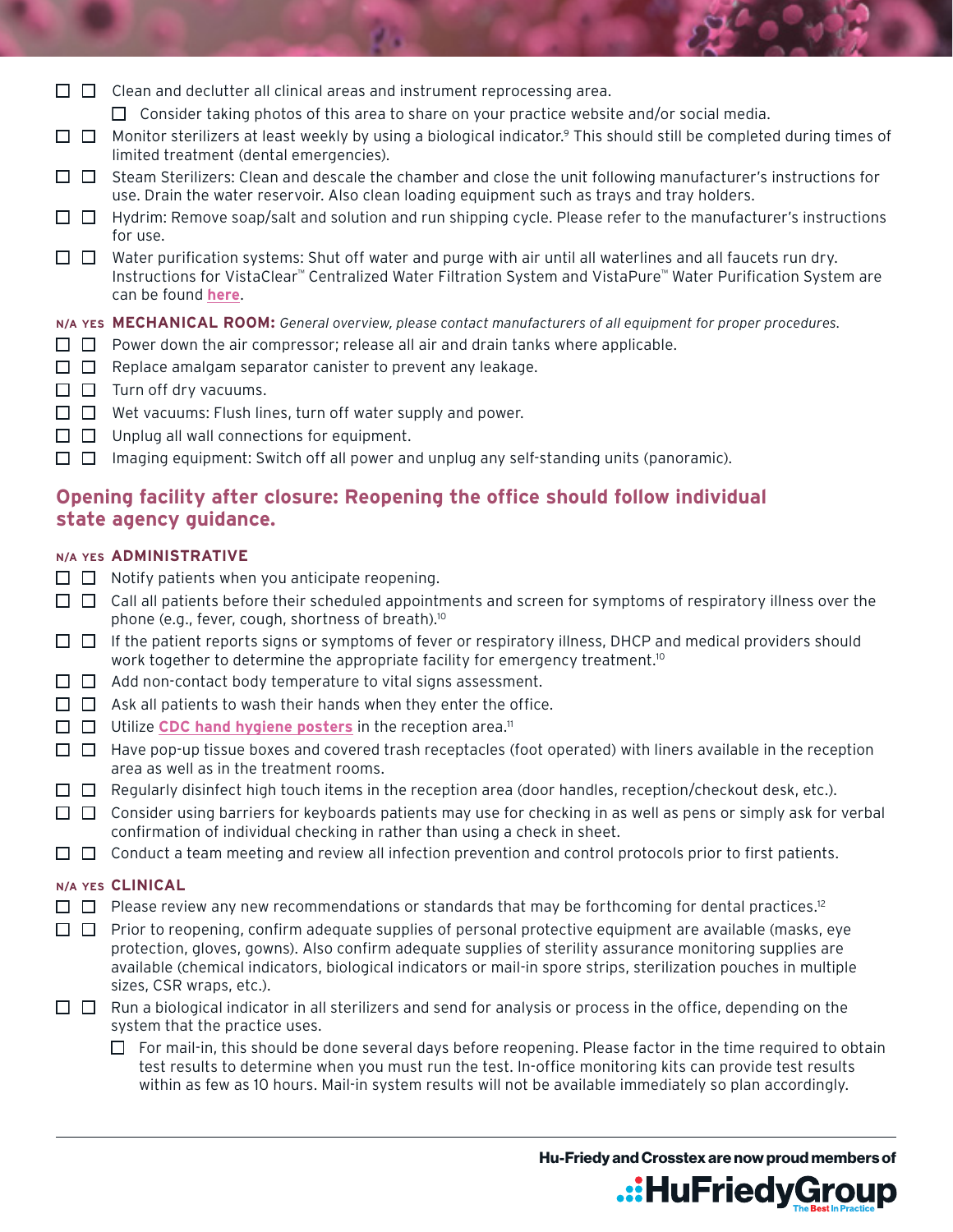- $\Box$  Run a chemical type 5 integrator strip in a sterilization pouch in each sterilizer as an immediate assessment of sterilizer function.
- $\Box$   $\Box$  Turn on dental equipment that has been off or unplugged and check to see if the equipment appears to be operating normally.
- Test the dental unit waterlines for microbial contamination. CDC recommends ≤ 500 CFU/mL of heterotrophic water bacteria) for routine dental treatment output water.<sup>9</sup> Water test kits are available from dental suppliers. Review manufacturers instructions for use to plan for time to obtain test results in advance of resuming patient treatment.
- $\Box$  Refer to the instructions for use for dental unit waterline treatment product to determine as to what is needed to get the dental unit up and running. If shocking is needed, please note the time required for the complete shocking procedure, as some products require up to 3 days for a complete protocol.
- $\Box$  Keep instruments/cassettes in the sterilization pouches or wraps until patients are seated in the treatment room. Present the sterile, wrapped cassette and/or instruments and explain that they have been cleaned and sterilized as part of your patient safety protocols.
- $\Box$   $\Box$  Share with your patients what your processes are for ensuring patient safety pertaining to sterile instrument and devices, hand hygiene, cleaning & disinfecting surfaces, personal protective equipment and water quality. (e.g. practice website, email, social media communications).
- $\Box$  Be prepared to answer questions from patients and refer to your Infection Prevention and Control Coordinator (IPCC) if available.

# **HuFriedyGroup Product Specific Guidelines and Instructions for Use (IFU)**

**EMS AIRFLOW AND PIEZON DEVICES [AIRFLOW S1 IFU](http://www.hu-friedy.com/sites/default/files/2018-06/FB-303_AFS1_IFU.PDF) [AIRFLOW S2 IFU](http://www.hu-friedy.com/sites/default/files/2018-06/FB-305_AFS2_IFU.PDF) [AIRFLOW Master IFU](http://www.hu-friedy.com/sites/default/files/2018-06/FB-580_AIR-FLOW%20MASTER_IFU.PDF) [AIRFLOW Master Piezon IFU](http://www.hu-friedy.com/sites/default/files/2018-06/FB-581_US%20AFMP%20IFU.PDF) [AIRFLOW Prophylaxis Master IFU](http://www.hu-friedy.com/sites/default/files/2019-12/IFU_airflow%20prophylaxis%20master.pdf) [AIRFLOW One](http://www.hu-friedy.com/sites/default/files/2019-12/IFU_airflow%20one.pdf) IFU [AIRFLOW Handy 3.0 IFU](http://www.hu-friedy.com/sites/default/files/2018-06/FB-568_US%20Handy%203%20IFU.PDF) [AIRFLOW Handy 3.0 Premium IFU](http://www.hu-friedy.com/sites/default/files/2018-06/FB-543_HS_Handy%203%20Perio%20%26%20Handy%203%20PLUS.pdf) [Piezon 150/250 IFU](http://www.hu-friedy.com/sites/default/files/2018-06/FB-569_US%20PIEZON%20150_250%20IFU.PDF) [Piezon 700 IFU](http://www.hu-friedy.com/sites/default/files/2018-06/FB-430_PM-700_IFU.pdf)**

#### **MAGNETO ULTRASONIC SCALING**

**[SWERV3 User Manual](http://www.hu-friedy.com/sites/default/files/UMMANUAL3_SWERV3_Manual_0513_MC.pdf)**

#### **ACCUTRON**™ **FLOWMETERS**

#### **N/A YES PRIOR TO OFFICE CLOSURE**

- $\Box$  Make sure to close the valves on the oxygen and nitrous cylinders to ensure that they are completely turned off.
- $\Box$  Make note of "in use" cylinders and "in reserve" cylinders, so as you will use the proper cylinders when you return to the office.
- $\Box$  If possible cover the Flowmeter and breathing circuit with a barrier/bag.

#### **N/A YES PRIOR TO REOPENING OFFICE**

 $\Box$   $\Box$  For piped systems, when starting back up, run both gases for 1 minute to purge lines.

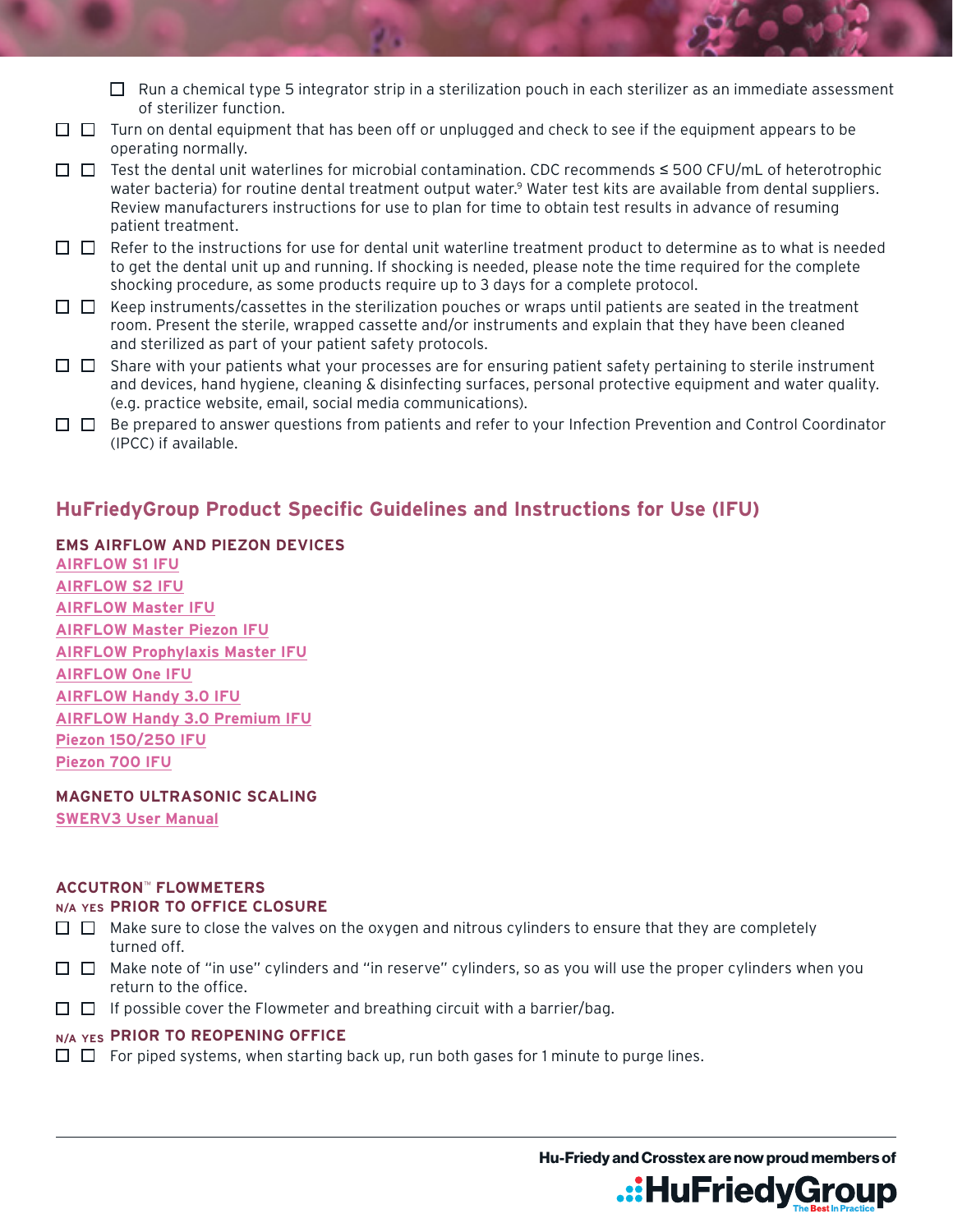## **DENTAL UNIT WATERLINE TREATMENT Iodinated Resin Cartridges/Filters DentaPure**™ **Cartridges:**

**[IFU for DentaPure™ Cartridges: DP365B / DPI365B / DP365M / DPI365M / DP40B:](https://www.crosstex.com/dentapuretm-dp365b-independent-water-bottle-cartridge-97) [IFU for DentaPure™ Cartridges DP365M/DPI365M](https://www.crosstex.com/dentapuretm-dp365m-municipal-water-cartridge-99) [Office Closing/Opening Protocol](https://www.crosstex.com/sites/default/files/public/dlit01507_rev_b_0320_dentapure_closure_protocols_no_highlights_1.pdf)**

## **Hu-Friedy Waterline Cartridge**

**IFU for [Hu-Friedy Waterline Filter: \(IMS-1440](https://www.hu-friedy.com/infection-prevention/dental-unit-waterline-cleaner/hu-friedy-waterline-filter)) [Office Closing/Opening Protoco](https://www.hu-friedy.com/sites/default/files/2020-03/980_HFL-409_Waterline_Closure_Reopening_2003_0.pdf)l**

# **Suggested options for Shocking DUWLs upon returning to the office available from HuFriedyGroup**

**Liquid Ultra**™ **Solution product information:<https://www.crosstex.com/liquid-ultratm-solution-104>**

**DENTAL WATER PROCESSING**

#### **VistaClear**™ **Centralized Waterline Treatment System**

**[IFU for VistaClear™ Centralized Waterline Treatment System \(CVV1000-DP\)](http://vrg.support/docs/VistaClear-DP_VM1069_Rev-A.pdf) [IFU for VistaClear™ Centralized Water Filtration System \(CVV1000-28-HP\)](http://vrg.support/docs/180618-VistaClear-IGOM.pdf) [Office Closing/Opening Protocol](https://support.vistaresearchgroup.com/hc/en-us/articles/360045566453-Office-Closure-Re-opening-Protocols)**

## **VistaPure™ Water Purification System**

**[IFU for VistaPure™ Water Purification System \(CVV300\)](http://vrg.support/docs/180401-VistaPure-IGOM.pdf) [Office Closing/Opening Protocol](https://support.vistaresearchgroup.com/hc/en-us/articles/360045565893-Office-Closure-Re-opening-Protocols)**

# **VistaCool™ Direct to Drain System for Autoclave Wastewater**

**IFU for VistaCool™ Direct to Drain System [\(CVV7501/CVV7502\)](http://vrg.support/docs/190716-VistaCool-IGOM.pdf) [Office Closing/Opening Protoco](https://support.vistaresearchgroup.com/hc/en-us/articles/360045566973-Office-Closure-Re-opening-Protocol)l**

# **STEAM STERILIZATION MONITORING**

**[Crosstex ConFirm™ 10 In-Office Biological Monitoring System IFU](https://www.crosstex.com/sites/default/files/public/educational-resources/technical-specifications/c10bi25_cofa_insert_rev_2.pdf)  [Crosstex ConFirm™ 24 In-Office Biological Monitoring System IFU](https://www.crosstex.com/sites/default/files/public/educational-resources/technical-specifications/csbi25_cofa_insert_rev_2_for_web.pdf)  [Crosstex ConFirm™ Mail-in Test Service IFU](https://www.crosstex.com/sites/default/files/public/educational-resources/technical-specifications/confirm_ct-ifu.pdf) [Crosstex STEAMPlus™ Type 5 Chemical Integrators IFU](https://www.crosstex.com/sites/default/files/public/steamplusclass5integratortechbulletinssi100.pdf) [Crosstex Sure-Check™ Strips IFU](https://www.crosstex.com/sites/default/files/public/educational-resources/technical-specifications/sure-checktm_strips_ifu_sck-bgi_rev_1.pdf) [Crosstex Sure-Check™ Sterilization Pouches IFU](https://www.crosstex.com/sites/default/files/public/educational-resources/technical-specifications/surecheck_pouches_ifu.pdf) [Crosstex AirView II Bowie-Dick Test Pack IFU](https://www.crosstex.com/sites/default/files/public/educational-resources/technical-specifications/airview_packet.pdf) [Hu-Friedy SporeCheck 24 Biological Indicator IFU](https://www.crosstex.com/sites/default/files/public/educational-resources/technical-specifications/airview_packet.pdf) [Closure Protocols for Steam Sterilizers and Monitoring Products](http://www.hu-friedy.com/sites/default/files/2020-04/DLIT01520%20Rev%20A%200420_Closure%20protocols_steam%20sterilizers%20and%20monitoring%20products_v10.pdf)**

# **CLEANING MONITORING**

**[Hu-Friedy Washer-Disinfector Cleaning Monitor IFU](https://www.hu-friedy.com/sites/default/files/N1558_Washer%20Cleaning%20Monitor_IFU_IMS-1200W_0915.pdf) [Hu-Friedy Ultrasonic Cleaning Monitor IFU](https://www.hu-friedy.com/sites/default/files/N1556_Ultrasonic%20Cleaning%20Monitor_IFU_IMS-1200U_0915.pdf) [Closure protocols for Washer-Disinfectors and Ultrasonic Cleaners](http://www.hu-friedy.com/sites/default/files/2020-04/DLIT01521%20Rev%20A%200420_Closure%20protocols_washer%20disinfectors%20ultrasonic%20cleaners_v7.pdf)**